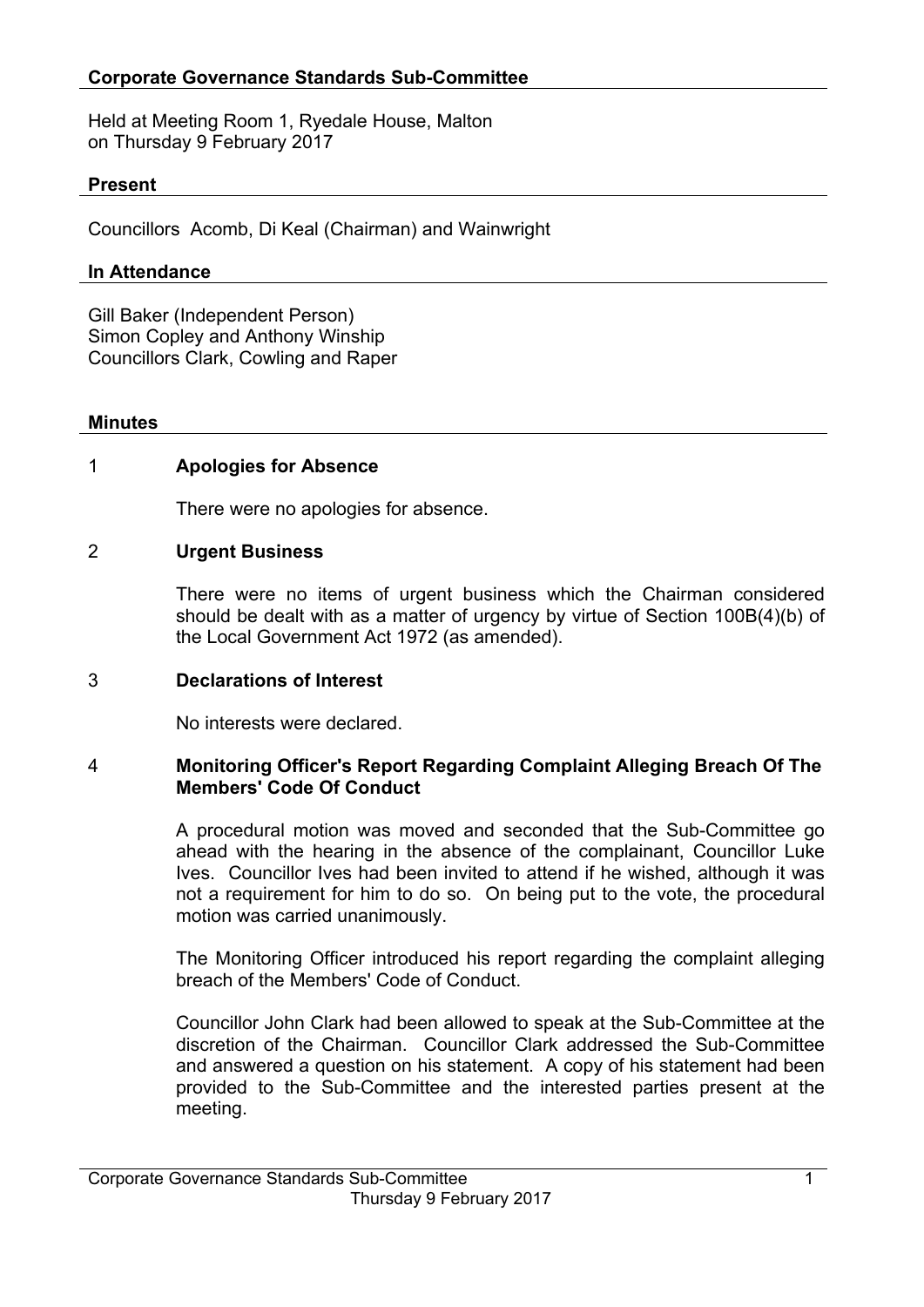The investigating officer then presented the findings of his investigation and answered questions from the Sub-Committee. This presentation was taken in three stages:

- 1. **Facts stage** relating to the finding of facts and providing a summary of agreed facts including any documentary evidence or other material;
- 2. **Code stage** relating to the issue of whether or not there is a breach of the Members' Code of Conduct;
- 3. **Sanction Stage** relating to the issue of recommended sanctions.

The issue of whether or not voting twice at a Council meeting was a criminal offence had been considered. The Monitoring Officer had taken independent legal advice and discussed the matter with the Police. Having looked into the matter, the Police did not consider that it reached the threshold for Police involvement and would not be looking into it any further. They suggested that the Council's Member disciplinary procedures would be sufficient.

Councillor John Raper addressed the Sub-Committee as the subject of the complaint.

The Independent Person was invited to provide her views on the complaint before the Sub-Committee. The Independent Person's views were:

- (i) That there had been a thorough and proper investigation indicating that the Council was taking the matter seriously;
- (ii) That Councillor Raper had in her opinion been in breach of the Code of Conduct by voting twice;
- (iii) That the breach was serious because the principle of one Member one vote was essential for proper democratic decision making at Council meetings;
- (iv) That the recommendations on sanctions to Council including a censure motion were, given the gravity of the breach, appropriate. The Independent Person was pleased to see the recommendations to safeguard the proper use of electronic voting;
- (v) The Independent Person also expressed concern that Council meetings were being held so late in the evening. The Independent Person had many years experience of meetings and she considered late evening meetings to be bad practice. This was because many Councillors work during the day and the inevitable tiredness of Councillors in long evening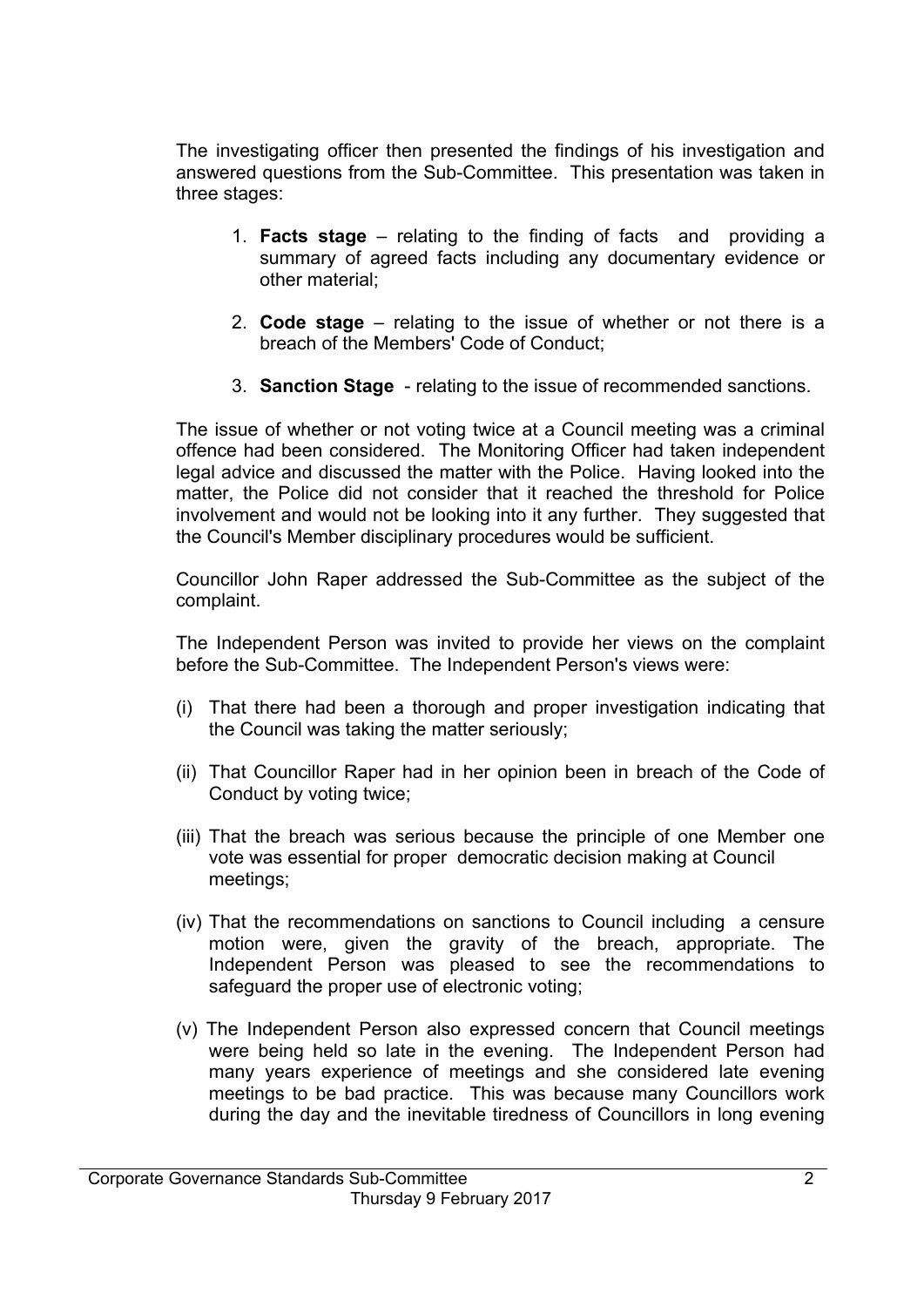meetings is not conducive to effective and proper decision making at Council meetings.

The Sub-Committee then adjourned to deliberate. On reconvening the meeting, the following was agreed:

## **Decision**

### Facts Stage

That the Sub-Committee accept the following key facts:

- (a) That Councillor Raper voted using two electronic voting units, his own unit and Councillor David Cussons' unit, in two separate votes at the meeting of Council on 8 December 2016, as evidenced both by the voting records and his own admission at the time and in his statement;
- (b) That Councillor Cussons did not ask Councillor Raper to vote for him and was not present in the room for the votes, as evidenced in Councillor Cussons' statement and Councillor Raper's acceptance of this statement;
- (c) That Council Procedure Rule 15.1 in Part 4 of the Council's Constitution relating to Member voting at Council meetings states:

*"15. Voting*

*15.1 Majority*

*Unless this Constitution provides otherwise, any matter will be decided by a simple majority of those Members voting and present in the room at the time the question was put."*

- (d) That voting more than once is in breach of at least two rules, as evidenced in *Knowles on Local Authority Meetings*:
	- (i) the common law rule that every person voting at a meeting is reckoned as one vote (Rex v Rector of Birmingham (1837), (the one person one vote rule).
	- (ii) only those Members present can vote at a Council meeting. It is not possible to vote on behalf of an absent Member at a Council meeting.

### **Decision**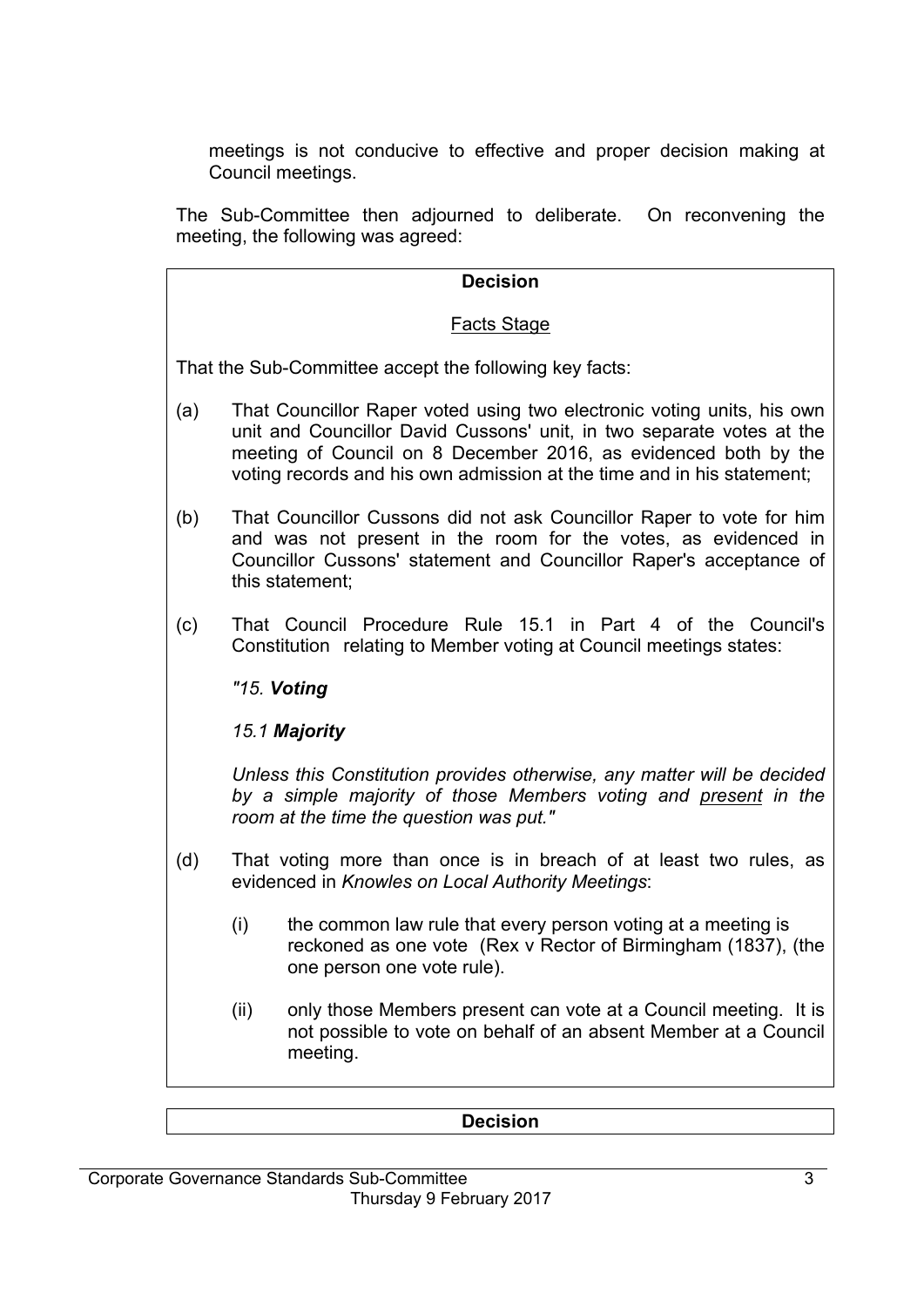# Code Stage

That the Sub-Committee agree that Councillor Raper's actions were a breach of the following provisions of the Members' Code of Conduct:

- (a) "*Behaving in accordance with all our legal obligations, alongside any requirements contained within the authority's policies, protocols and procedures, including on the use of the Authority's resources."*
- (b) The following principles set out within the Code: selflessness, integrity, openness, honesty and leadership.

# **Recommendation to Council**

# Sanction Stage

That the Sub-Committee recommend the following sanctions:

(a) The following censure motion for approval:

*"Council is aware that Councillor John Raper voted using two electronic voting units, on two occasions, during the meeting of Full Council on 8 December 2016.* 

*Council notes that these actions constitute a breach of the requirement in the Members' Code of Conduct to behave 'in accordance with all our legal obligations, alongside any requirements contained within the authority's policies, protocols and procedures'.*

*Council notes that these actions are also contrary to a number of the principles set out in the Members' Code of Conduct, namely selflessness, integrity, openness, honesty and leadership.*

*As such these actions are wholly unacceptable and inappropriate, damaging the reputation of the Council and public trust and confidence in the integrity of its democratic decision making processes.*

*Therefore the Council hereby censures Councillor John Raper for his unacceptable behaviour and actions breaching the Members' Code of Conduct."*

(b) That the Group Leader be asked to suspend Councillor Raper from committees for six months from the date of this censure motion.